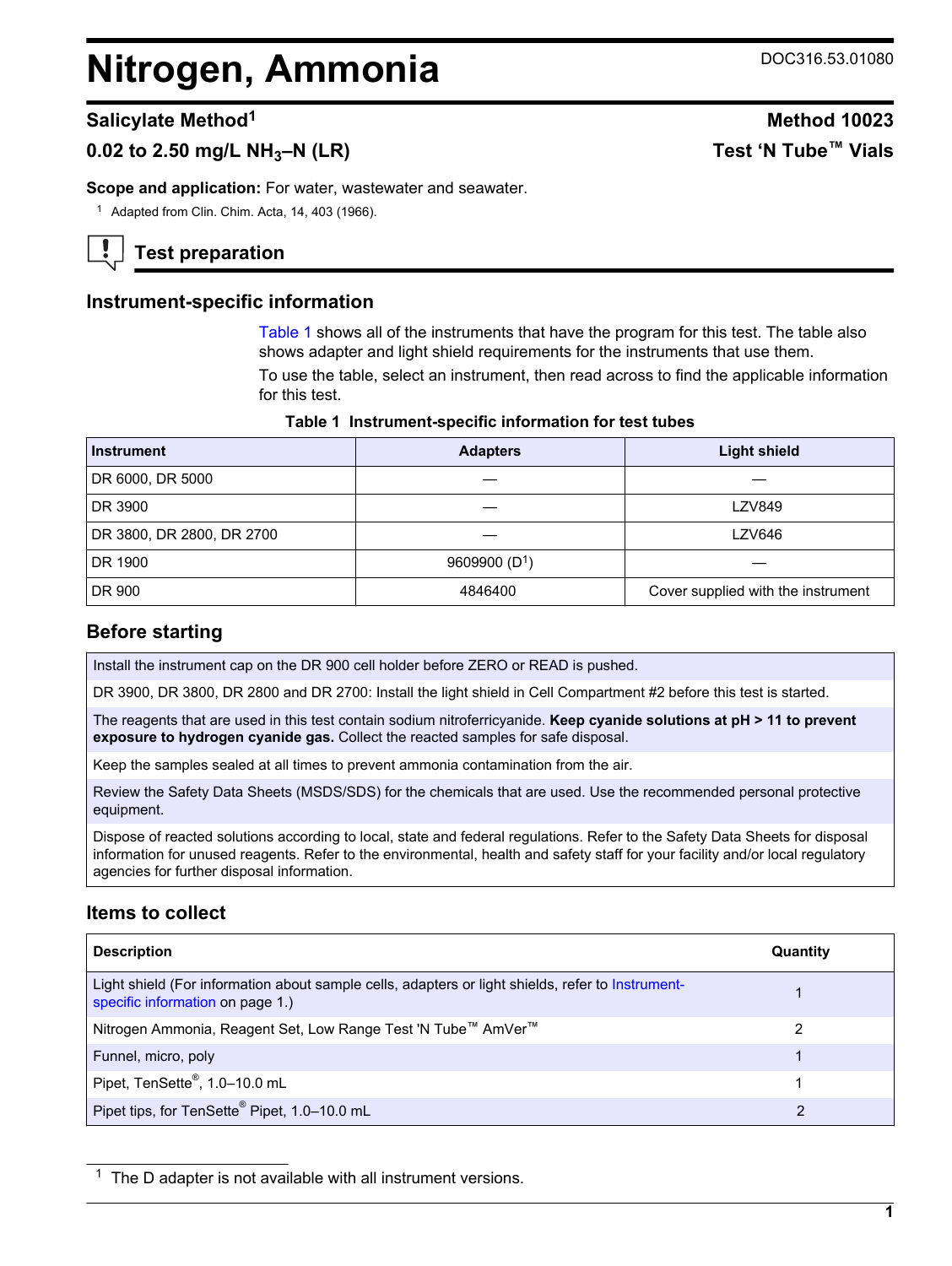Refer to [Consumables and replacement items](#page-4-0) on page 5 for order information.

# **Sample collection and storage**

- Collect samples in clean glass or plastic bottles.
- If the sample contains chlorine, add one drop of 0.1 N sodium thiosulfate to 1 liter of sample to remove each 0.3 mg/L of chlorine.
- To preserve samples for later analysis, adjust the sample pH to less than 2 with concentrated hydrochloric acid (about 2 mL per liter). No acid addition is necessary if the sample is tested immediately.
- Keep the preserved samples at or below 6  $^{\circ}$ C (43  $^{\circ}$ F) for a maximum of 28 days.
- Let the sample temperature increase to room temperature before analysis.
- Before analysis, adjust the pH to 7 with 5.0 N sodium hydroxide standard solution.
- Correct the test result for the dilution caused by the volume additions.

# **Test 'N Tube procedure**



**1.** Start program **342, Ammonia LR TNT**. For information about sample cells, adapters or light shields, refer to [Instrument](#page-0-0)[specific information](#page-0-0) on page 1.

*Note: Although the program name can be different between instruments, the program number does not change.*



**2. Prepare the blank:** Add 2.0 mL of ammonia-free water to one AmVer<sup>™</sup> Diluent Reagent Test 'N Tube for Low Range Ammonia Nitrogen.



**3. Prepare the sample:** Add 2.0 mL of sample to one AmVer™ Diluent Reagent Test 'N Tube for Low Range Ammonia Nitrogen.



**4.** Use a funnel to add the contents of one Ammonia Salicylate Reagent Powder Pillow to each vial.



**5.** Use a funnel to add the contents of one Ammonia Cyanurate Reagent Powder Pillow to each vial.



**6.** Close the vials tightly. Shake thoroughly to dissolve the powder.



**7.** Start the instrument timer. A 20‑minute reaction time starts.



**8.** After the timer expires, clean the blank vial.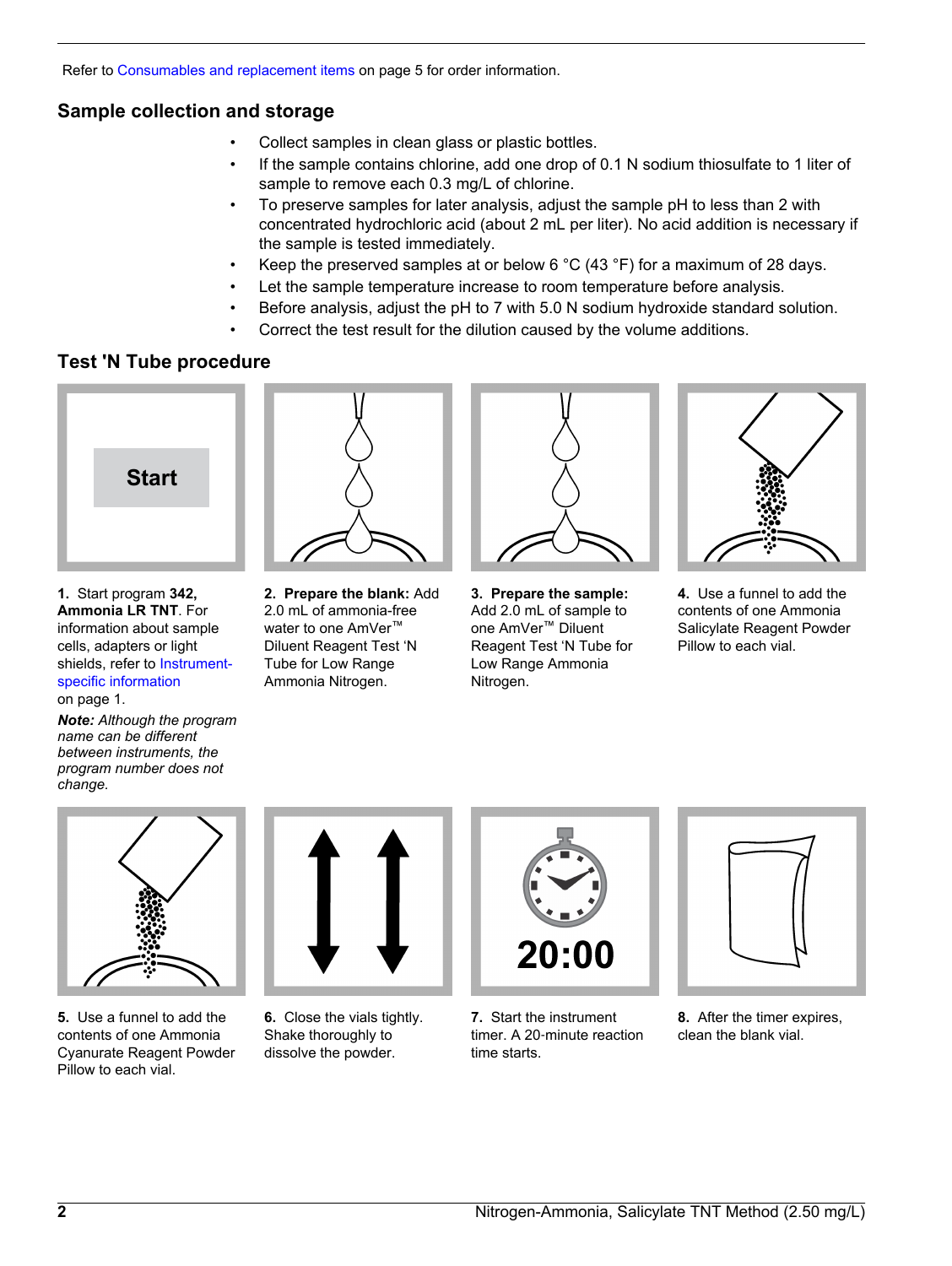

**9.** Insert the blank vial into the cell holder.



**10.** Push **ZERO**. The display shows 0.00 mg/L  $NH<sub>3</sub>-N.$ 



**11.** Clean the sample vial. **12.** Insert the sample vial



into the cell holder.



**13.** Push **READ**. Results show in mg/L  $NH_3-N$ .

# **Interferences**

| Interfering substance   Interference level |                                                                                                                                                                                                                                                                                                                    |
|--------------------------------------------|--------------------------------------------------------------------------------------------------------------------------------------------------------------------------------------------------------------------------------------------------------------------------------------------------------------------|
| Calcium                                    | 2500 mg/L as $CaCO3$                                                                                                                                                                                                                                                                                               |
| Iron                                       | All levels. Correct for iron interference as follows:                                                                                                                                                                                                                                                              |
|                                            | 1.<br>Use one of the Iron, Total procedures to measure the iron concentration of the sample.<br>2.<br>Use an iron standard solution to add iron to the deionized water blank so that the blank has the<br>same iron concentration as the sample. The iron interference will be zeroed out from the test<br>result. |
| Magnesium                                  | 15,000 mg/L as $CaCO3$                                                                                                                                                                                                                                                                                             |
| Monochloramine                             | Monochloramine that is in chloraminated drinking water interferes directly at all levels and gives high<br>results. Use a Free Ammonia and Monochloramine method to determine free ammonia in these<br>sample matrices.                                                                                            |
| Nitrate                                    | 250 mg/L as $NO_3$ <sup>-</sup> -N                                                                                                                                                                                                                                                                                 |
| Nitrite                                    | 30 mg/L as $NO2$ –N                                                                                                                                                                                                                                                                                                |
| pH                                         | Adjust acidic or basic samples to approximately pH 7. Use 1 N sodium hydroxide standard solution<br>for acidic samples and 1 N hydrochloric acid standard solution for basic samples.                                                                                                                              |
| Phosphate                                  | 250 mg/L as $PO_4^3$ -P                                                                                                                                                                                                                                                                                            |
| Sulfate                                    | 300 mg/L as $SO_4^{2-}$                                                                                                                                                                                                                                                                                            |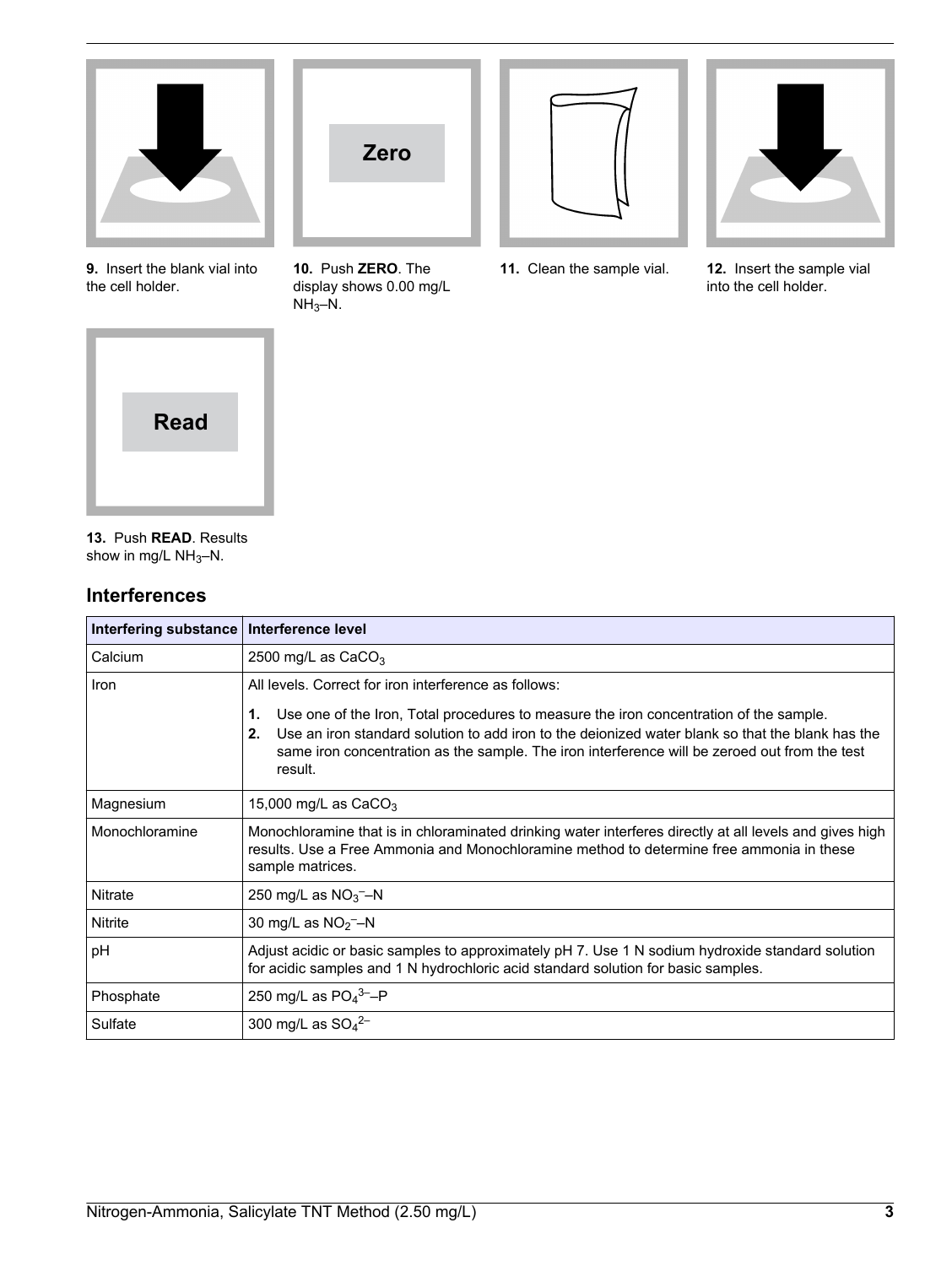| Interfering substance   Interference level |                                                                                                                                                                                                                                                                                                        |
|--------------------------------------------|--------------------------------------------------------------------------------------------------------------------------------------------------------------------------------------------------------------------------------------------------------------------------------------------------------|
| Sulfide                                    | Sulfide will intensify the color. Remove sulfide interference as follows:                                                                                                                                                                                                                              |
|                                            | Measure approximately 350 mL of sample in a 500-mL Erlenmeyer flask.                                                                                                                                                                                                                                   |
|                                            | Add the contents of one Sulfide Inhibitor Reagent Powder Pillow. Swirl to mix.<br>2.                                                                                                                                                                                                                   |
|                                            | Filter the sample through a folded filter paper and filter funnel.<br>3.                                                                                                                                                                                                                               |
|                                            | Use the filtered sample in the test procedure.<br>4.                                                                                                                                                                                                                                                   |
| Other substances                           | Less common interferences such as hydrazine and glycine cause intensified colors in the prepared<br>sample. Turbidity and color will give incorrect high values. Samples with severe interferences require<br>distillation. Use the distillation procedure that is supplied with the distillation set. |

# **Accuracy check**

### **Standard additions method (sample spike)**

Use the standard additions method (for applicable instruments) to validate the test procedure, reagents and instrument and to find if there is an interference in the sample. Items to collect:

- 50 mg/L Nitrogen-Ammonia Standard Solution, 10-mL Voluette® Ampule
- Ampule breaker
- Pipet, TenSette®, 0.1–1.0 mL and tips
- 25-mL mixing cylinders (3)
- **1.** Use the test procedure to measure the concentration of the sample, then keep the (unspiked) sample in the instrument.
- **2.** Go to the Standard Additions option in the instrument menu.
- **3.** Select the values for standard concentration, sample volume and spike volumes.
- **4.** Open the standard solution.
- **5.** Prepare three spiked samples: use the TenSette pipet to add 0.1 mL, 0.2 mL and 0.3 mL of the standard solution, respectively, to three 25-mL portions of fresh sample. Mix well.
- **6.** Use the test procedure to measure the concentration of each of the spiked samples. Start with the smallest sample spike. Measure each of the spiked samples in the instrument.
- **7.** Select **Graph** to compare the expected results to the actual results.

*Note: If the actual results are significantly different from the expected results, make sure that the sample volumes and sample spikes are measured accurately. The sample volumes and sample spikes that are used should agree with the selections in the standard additions menu. If the results are not within acceptable limits, the sample may contain an interference.*

#### **Standard solution method**

Use the standard solution method to validate the test procedure, the reagents and the instrument.

Items to collect:

- 1.0 mg/L Nitrogen-Ammonia Standard Solution
- **1.** Use the test procedure to measure the concentration of the standard solution.
- **2.** Compare the expected result to the actual result.

*Note: The factory calibration can be adjusted slightly with the standard adjust option so that the instrument shows the expected value of the standard solution. The adjusted calibration is then used for all test results. This adjustment can increase the test accuracy when there are small variations in the reagents or instruments.*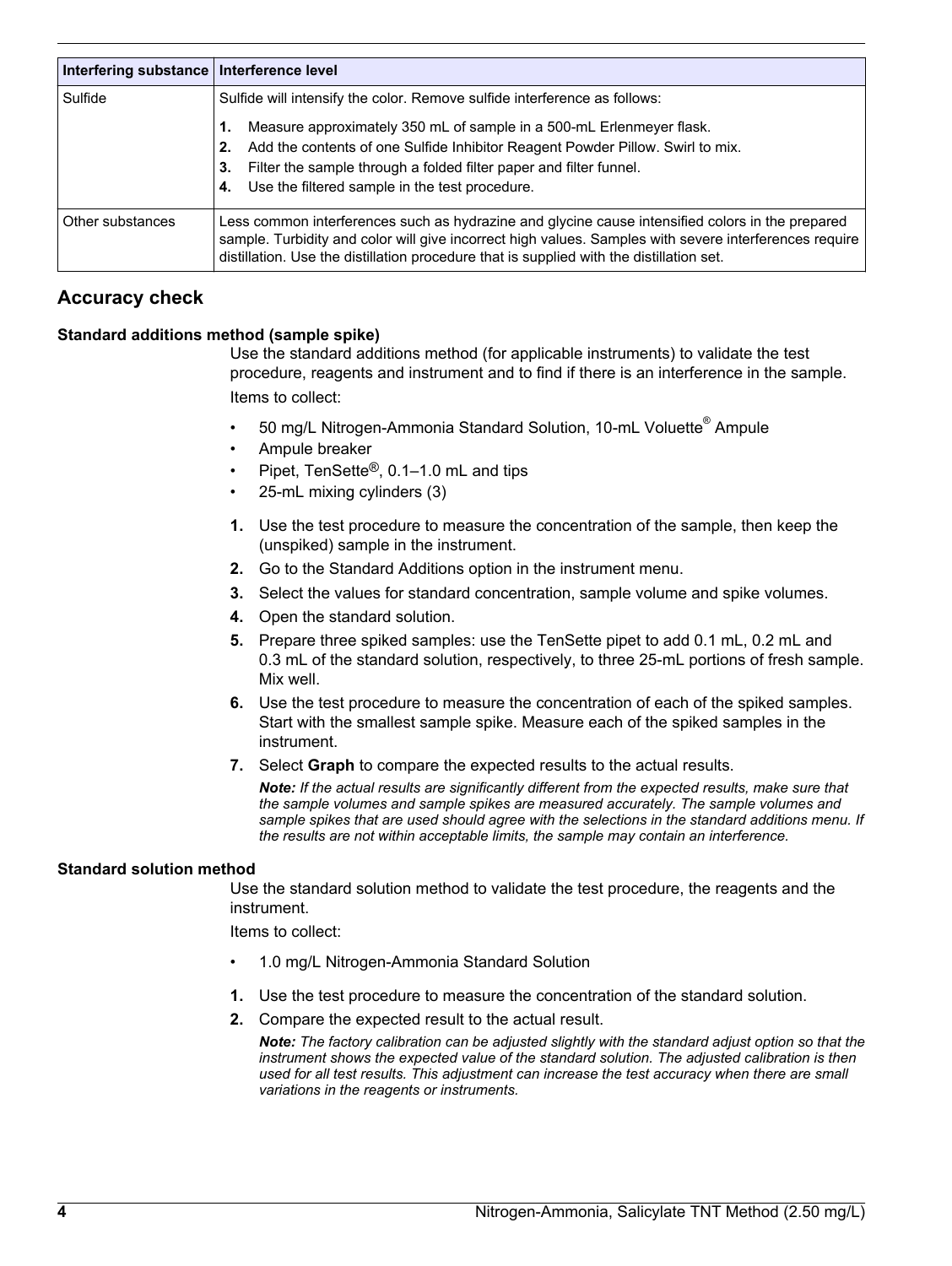# <span id="page-4-0"></span>**Method performance**

The method performance data that follows was derived from laboratory tests that were measured on a spectrophotometer during ideal test conditions. Users can get different results under different test conditions.

| Program | <b>Standard</b>              | Precision (95% confidence interval) | Sensitivity<br>Concentration change per 0.010 Abs change |
|---------|------------------------------|-------------------------------------|----------------------------------------------------------|
| 342     | 1.00 mg/L NH <sub>3</sub> -N | 0.90–1.10 mg/L NH <sub>3</sub> –N   | 0.014 mg/L NH <sub>3</sub> -N                            |

# **Summary of method**

Ammonia compounds combine with chlorine to form monochloramine. Monochloramine reacts with salicylate to form 5-aminosalicylate. The 5‑aminosalicylate is oxidized in the presence of a sodium nitroprusside catalyst to form a blue colored compound. The blue color is masked by the yellow color from the excess reagent present to give a greencolored solution. The measurement wavelength is 655 nm for spectrophotometers or 610 nm for colorimeters.

## **Pollution prevention and waste management**

The ammonia salicylate reagent contains sodium nitroferricyanide which, when digested, is converted to total cyanide and can have an effect on total cyanide limits in the effluent. Dispose of reacted solutions according to local, state and federal regulations.

# **Consumables and replacement items**

### **Required reagents**

| <b>Description</b>                                                            | <b>Quantity/test</b> | Unit     | Item no. |
|-------------------------------------------------------------------------------|----------------------|----------|----------|
| <sup>1</sup> Nitrogen Ammonia, Reagent Set, Low Range Test 'N Tube™<br>AmVer™ |                      | 25 tests | 2604545  |

### **Required apparatus**

| <b>Description</b>                                       | <b>Quantity/test</b> | Unit         | Item no. |
|----------------------------------------------------------|----------------------|--------------|----------|
| Funnel, micro, poly                                      |                      | each         | 2584335  |
| Pipet, TenSette <sup>®</sup> , 1.0-10.0 mL               |                      | each         | 1970010  |
| Pipet tips, for TenSette <sup>®</sup> Pipet, 1.0-10.0 mL | varies               | $50$ /p $kg$ | 2199796  |
| Test tube rack                                           |                      | each         | 1864100  |

#### **Recommended standards and apparatus**

| <b>Description</b>                                                                                              | Unit   | Item no. |
|-----------------------------------------------------------------------------------------------------------------|--------|----------|
| Nitrogen Ammonia Standard Solution, 1.0-mg/L $NH3-N$                                                            | 500 mL | 189149   |
| Nitrogen Ammonia Standard Solution, 10-mL Voluette <sup>®</sup> Ampule, 50-mg/L NH <sub>3</sub> -N              | 16/pkg | 1479110  |
| Wastewater Effluent Standard Solution, Mixed Parameter, for $NH3-N$ , $NO3-N$ , $PO43-$ ,<br>COD, $SO42-$ , TOC | 500 mL | 2833249  |
| Water, deionized                                                                                                | 4 L    | 27256    |

#### **Optional reagents and apparatus**

| <b>Description</b>                          | Unit | Item no. |
|---------------------------------------------|------|----------|
| Mixing cylinder, graduated, 25-mL           | each | 2088640  |
| Distillation apparatus set, general purpose | each | 2265300  |
| Funnel, poly, 65 mm                         | each | 108367   |